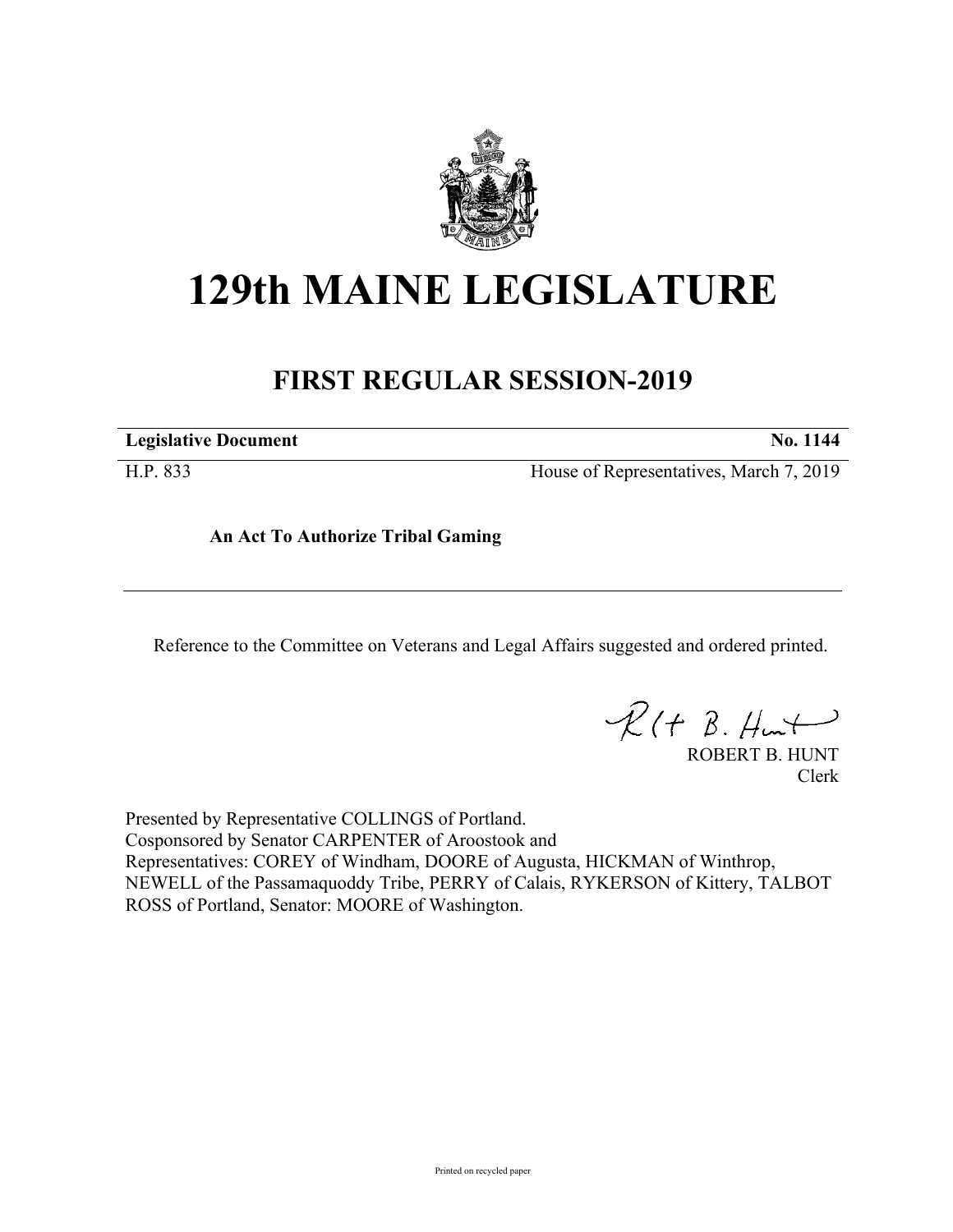| $\mathbf{1}$   | Be it enacted by the People of the State of Maine as follows:                                                                                                                           |
|----------------|-----------------------------------------------------------------------------------------------------------------------------------------------------------------------------------------|
| $\overline{2}$ | Sec. 1. 8 MRSA §1001, sub-§25-A is enacted to read:                                                                                                                                     |
| 3<br>4         | 25-A. Joint tribal entity. "Joint tribal entity" means a legal entity formed for the<br>purpose of operating slot machines and table games at a casino, the entire ownership of         |
| 5              | which is held equally, either jointly or in common, by the Passamaquoddy Tribe, the                                                                                                     |
| 6              | Penobscot Nation, the Aroostook Band of Micmacs and the Houlton Band of Maliseet                                                                                                        |
| 7              | Indians.                                                                                                                                                                                |
| 8              | Sec. 2. 8 MRSA §1011, sub-§2-C is enacted to read:                                                                                                                                      |
| 9              | 2-C. Licenses for the operation of slot machines and table games by a joint                                                                                                             |
| 10             | <b>tribal entity.</b> Notwithstanding subsection 2-B, the board may accept an application for a                                                                                         |
| 11<br>12       | casino operator license from a joint tribal entity authorizing the joint tribal entity to<br>operate slot machines and table games at one casino owned by the joint tribal entity.      |
| 13             | Sec. 3. 8 MRSA §1011, sub-§4-A is enacted to read:                                                                                                                                      |
| 14             | 4-A. Joint tribal entity license; change in ownership. Notwithstanding section                                                                                                          |
| 15             | 1001, subsection 25-A, a casino operator license issued to a joint tribal entity does not                                                                                               |
| 16             | become invalid or ineligible for renewal if the composition of the joint tribal entity                                                                                                  |
| 17             | changes, as long as:                                                                                                                                                                    |
| 18             | A. The change in composition happens no sooner than 6 months after initial                                                                                                              |
| 19             | licensure;                                                                                                                                                                              |
| 20<br>21       | B. The joint tribal entity consists of no fewer than 2 federally recognized Indian<br>tribes after the composition change; and                                                          |
| 22             | C. The remaining tribes comprise the entire ownership and that ownership is held                                                                                                        |
| 23             | equally, either jointly or in common.                                                                                                                                                   |
| 24             | Sec. 4. 8 MRSA §1018, sub-§1-A, as enacted by PL 2011, c. 699, §2, is amended                                                                                                           |
| 25             | to read:                                                                                                                                                                                |
| 26             | 1-A. Fees for slot machine and casino operator licenses on or after September 1,                                                                                                        |
| 27             | 2012. Notwithstanding subsection 1, paragraphs C and C-1, beginning September 1,                                                                                                        |
| 28             | 2012, an applicant for a slot machine operator license or a casino operator license must                                                                                                |
| 29             | pay a \$250,000 nonrefundable privilege fee to be submitted with the application for the                                                                                                |
| 30<br>31       | license and a minimum license fee, or cash bid if the license is part of a competitive                                                                                                  |
| 32             | bidding process established by law, of \$5,000,000. This subsection does not apply to a<br>casino licensed for operation in the State as of September 1, 2012 or a casino licensed to a |
| 33             | joint tribal entity under section 1011, subsection 2-C.                                                                                                                                 |
| 34             | <b>Sec. 5. 8 MRSA §1019, sub-§6, as amended by PL 2011, c. 417, §5, is further</b>                                                                                                      |
| 35             | amended to read:                                                                                                                                                                        |
| 36             | 6. Proximity of licensed casinos and slot machine facilities. $A$ Except for a casino                                                                                                   |
| 37             | operator license issued to a joint tribal entity under section 1011, subsection 2-C, a casino                                                                                           |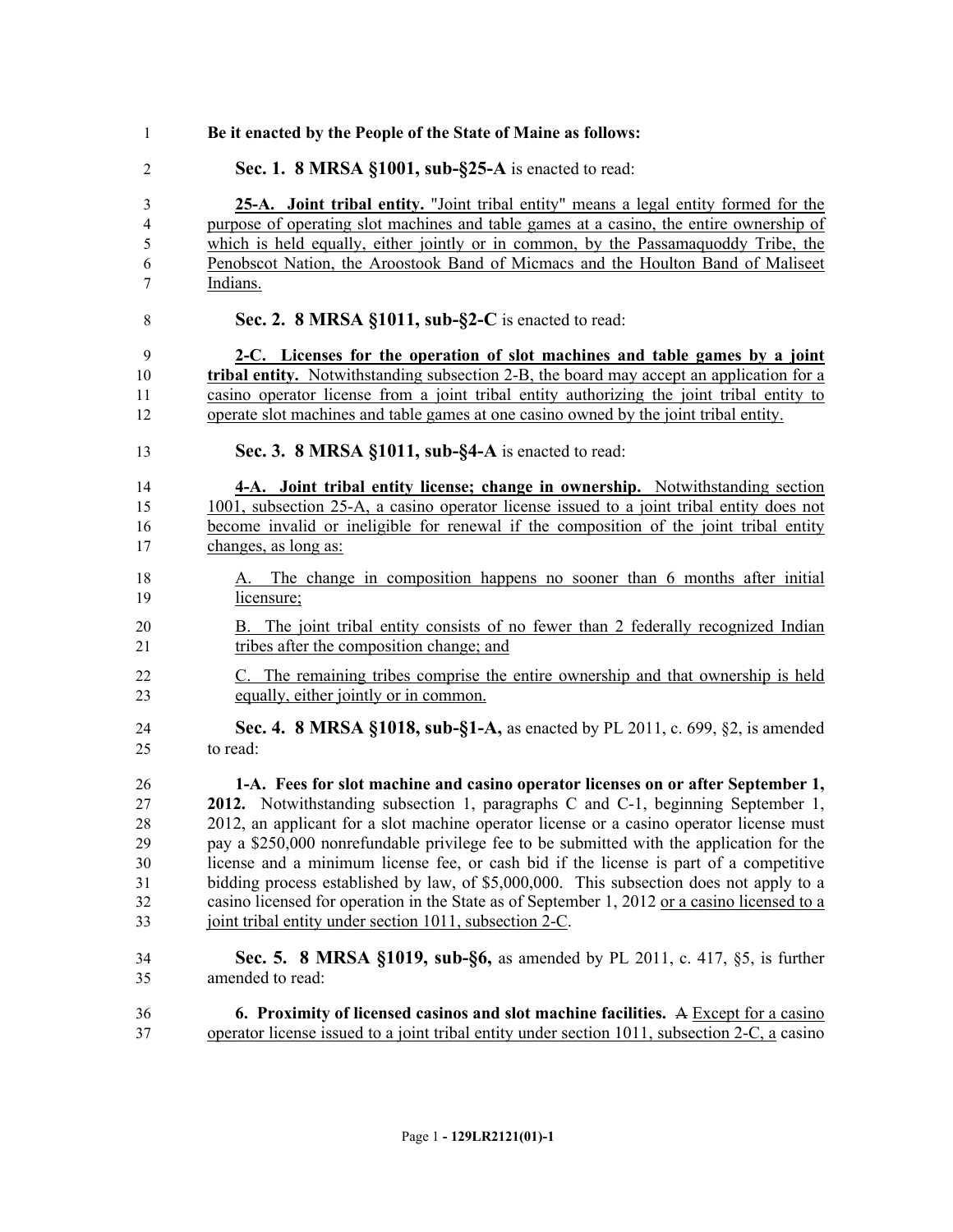operator license or slot machine operator license may not be issued under this chapter to operate any casino or slot machine facility located within 100 miles of a licensed casino or slot machine facility. A casino operator license issued to a joint tribal entity may not be issued for a casino located within 50 miles of an existing licensed casino or slot machine facility. This subsection does not prohibit a commercial track that was licensed to operate slot machines on January 1, 2011 from obtaining a casino operator license for the same facility where slot machines were operated as of January 1, 2011.

 **Sec. 6. 8 MRSA §1019, sub-§7,** as amended by PL 2011, c. 417, §6, is further amended to read:

 **7. Statewide and county referendum; municipal vote.** After January 1, 2011, any a proposed casino or slot machine facility, other than a casino to be operated by a joint tribal entity, may not be issued a license unless it has been approved by a statewide referendum vote and a vote of the municipal officers or municipality in which the casino or slot machine facility is to be located, except that a commercial track licensed to operate slot machines on January 1, 2011 is only required, as a condition to obtain a casino license, to receive approval to operate a casino by means of a referendum of the voters of the county in which the commercial track is located.

- 18 A. A license may not be issued to a joint tribal entity that has applied for a casino operator license under section 1011, subsection 2-C unless one of the following conditions is met:
- (1) The land on which the casino will be located is land that on January 1, 2019 was owned by the Passamaquoddy Tribe, the Penobscot Nation, the Aroostook Band of Micmacs or the Houlton Band of Maliseet Indians or is land held in trust by the United States or by any other person or entity for the Passamaquoddy Tribe, the Penobscot Nation, the Aroostook Band of Micmacs or the Houlton Band of Maliseet Indians;
- (2) The land on which the casino will be located is located in the unorganized territory; or
- (3) The land on which the casino will be located is within a municipality and that municipality approves of the operation of the casino in that municipality. A municipality may provide its approval either by vote of its legislative body or in a referendum of the voters of the municipality.

 **Sec. 7. 8 MRSA §1020, sub-§3, ¶A,** as amended by PL 2011, c. 585, §8, is further amended to read:

- A. Except for slot machines used for training and educational purposes at postsecondary institutions as provided by section 1011, subsection 1-B, the total number of slot machines registered in the State may not exceed 3,000 4,500; and
- **Sec. 8. 8 MRSA §1036, sub-§2-A,** as amended by PL 2017, c. 284, Pt. C, §1, is further amended to read:
- **2-A. Distribution from casino of slot machine income.** A casino operator licensed under section 1011, subsection 2-A shall collect and distribute 46% of the net slot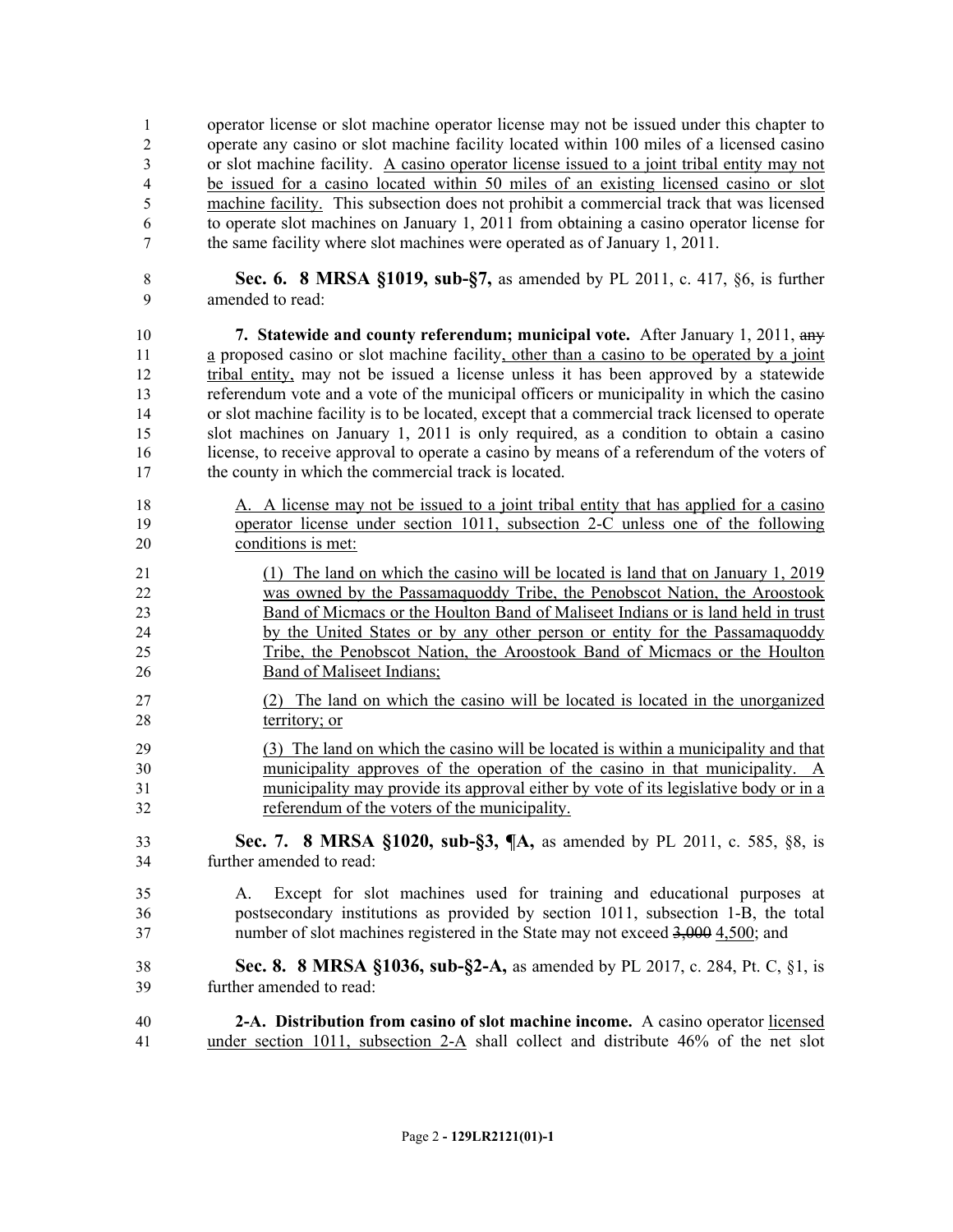machine income from slot machines operated by the casino operator to the board for distribution by the board as follows: A. Twenty-five percent of the net slot machine income must be forwarded directly by the board to the Treasurer of State, who shall credit the money to the Department of Education, to be used for essential programs and services for kindergarten to grade 12 under Title 20-A, chapter 606-B; B. Four percent of the net slot machine income must be forwarded by the board to the University of Maine System Scholarship Fund created in Title 20-A, section 10909 and to the Board of Trustees of the Maine Maritime Academy to be applied by the board of trustees to fund its scholarship program. The slot machine income under this paragraph must be distributed as follows: (1) The University of Maine System share is the total amount of the distribution multiplied by the ratio of enrolled students in the system to the total number of enrolled students both in the system and at the Maine Maritime Academy; and (2) The Maine Maritime Academy share is the total amount of the distribution multiplied by the ratio of enrolled students at the academy to the total number of enrolled students both in the system and at the academy; C. Three percent of the net slot machine income must be forwarded by the board to the Board of Trustees of the Maine Community College System to be applied by the board of trustees to fund its scholarships program under Title 20-A, section 12716, subsection 1; D. Four percent of the net slot machine income must be forwarded by the board to the Treasurer of State, who shall distribute the funds to the tribal governments of the Penobscot Nation and the Passamaquoddy Tribe; E. Three percent of the net slot machine income must be deposited to the General Fund for administrative expenses of the board, including gambling addiction counseling services, in accordance with rules adopted by the board; F. Two percent of the net slot machine income must be forwarded directly to the municipality in which the casino is located; G. One percent of the net slot machine income must be forwarded by the board to the Treasurer of State, who shall credit the money to the Agricultural Fair Support Fund established in Title 7, section 91; H. One percent of the net slot machine income must be forwarded by the board to the Treasurer of State, who shall credit the money to the fund established in section 298 to supplement harness racing purses; I. One percent of the net slot machine income must be credited by the board to the Sire Stakes Fund created in section 281; J. One percent of the net slot machine income must be forwarded directly to the county in which the casino is located to pay for mitigation of costs resulting from gaming operations;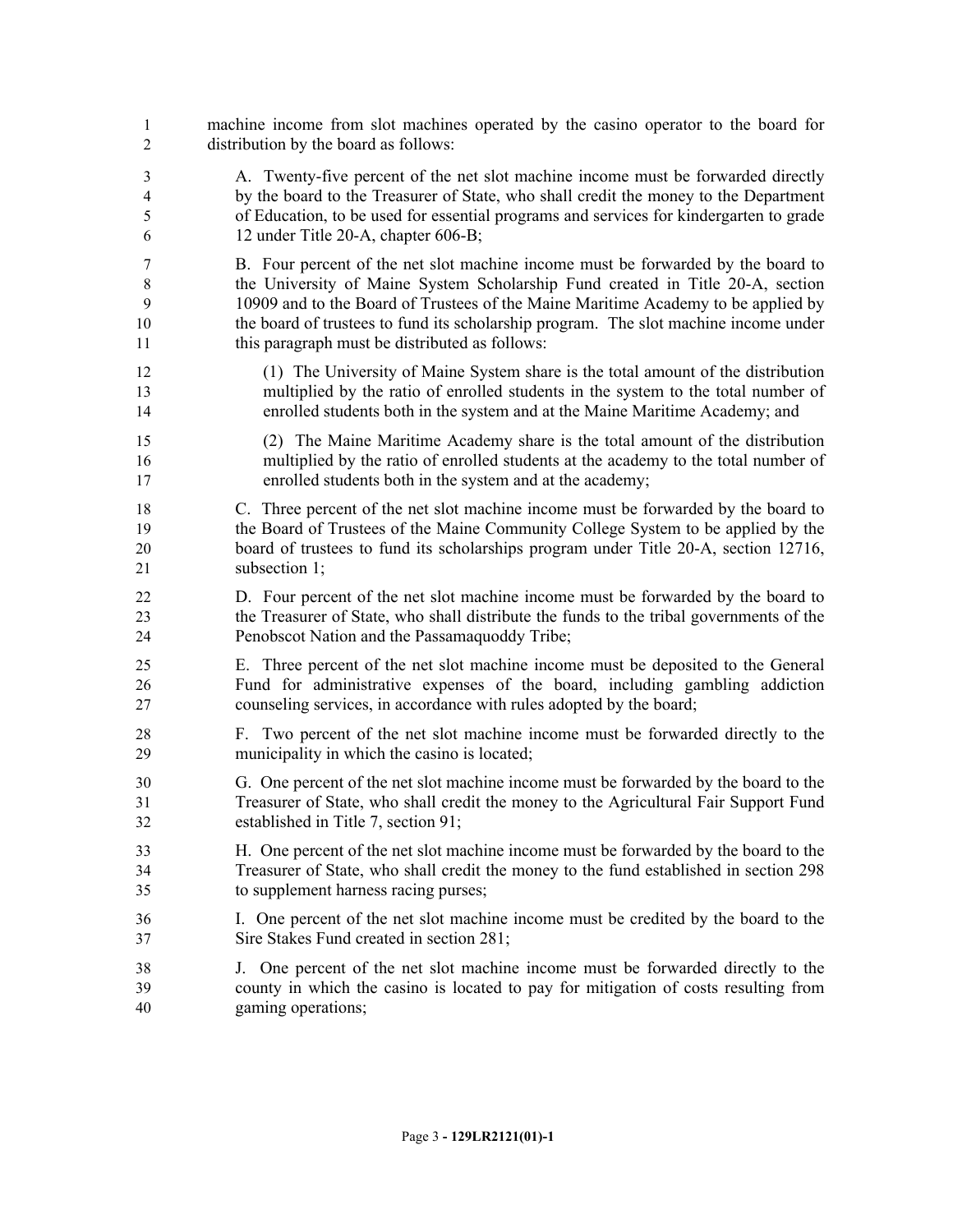L. Beginning July 1, 2013, 1/2 of 1% of the net slot machine income must be forwarded by the board to the Treasurer of State, who shall credit the money to the Maine Milk Pool, Other Special Revenue Funds account within the Department of Agriculture, Conservation and Forestry to help fund dairy farm stabilization pursuant to Title 7, sections 3153-B and 3153-D; and

 M. Beginning July 1, 2013, 1/2 of 1% of the net slot machine income must be forwarded by the board to the Treasurer of State, who shall credit the money to the Dairy Improvement Fund established under Title 10, section 1023-P.

 If a recipient of net slot machine income in paragraph D, H or I owns or receives funds from a slot machine facility or casino, other than the casino in Oxford County or the slot machine facility in Bangor, then the recipient may not receive funds under this 12 subsection, and those funds must be retained by the Oxford County casino operator deposited to the General Fund.

**Sec. 9. 8 MRSA §1036, sub-§§2-D and 2-E** are enacted to read:

 **2-D. Distribution of slot machine income from a casino operated by a joint tribal entity.** A casino operator that is a joint tribal entity licensed under section 1011, subsection 2-C shall collect and forward 25% of net slot machine income from slot machines operated by the joint tribal entity to the Treasurer of State, who shall credit the money to the Department of Education, to be used for essential programs and services for kindergarten to grade 12 under Title 20-A, chapter 606-B.

- **2-E. Distribution of table game income from a casino operated by a joint tribal entity.** A casino operator that is a joint tribal entity licensed under section 1011, subsection 2-C shall collect and forward 16% of net table game income from table games operated by the joint tribal entity for deposit to the General Fund.
- 

## **SUMMARY**

 This bill authorizes the Department of Public Safety, Gambling Control Board to accept an application for a casino operator license from a joint tribal entity authorizing the joint tribal entity to operate table games and slot machines at one casino owned by the joint tribal entity. It increases by 1,500 the number of slot machines that may be registered in the State. "Joint tribal entity" is defined as a legal entity formed for the purpose of operating slot machines and table games at one casino, the entire ownership of which is held equally, either jointly or in common, by the Passamaquoddy Tribe, the Penobscot Nation, the Aroostook Band of Micmacs and the Houlton Band of Maliseet Indians.

The bill provides the following in regard to the casino.

 1. It specifies that, as a condition of a joint tribal entity's receiving a license, a casino must be located:

 A. On land that on January 1, 2019 was owned by the Passamaquoddy Tribe, the Penobscot Nation, the Aroostook Band of Micmacs or the Houlton Band of Maliseet Indians or land held in trust by the United States or by any other person or entity for